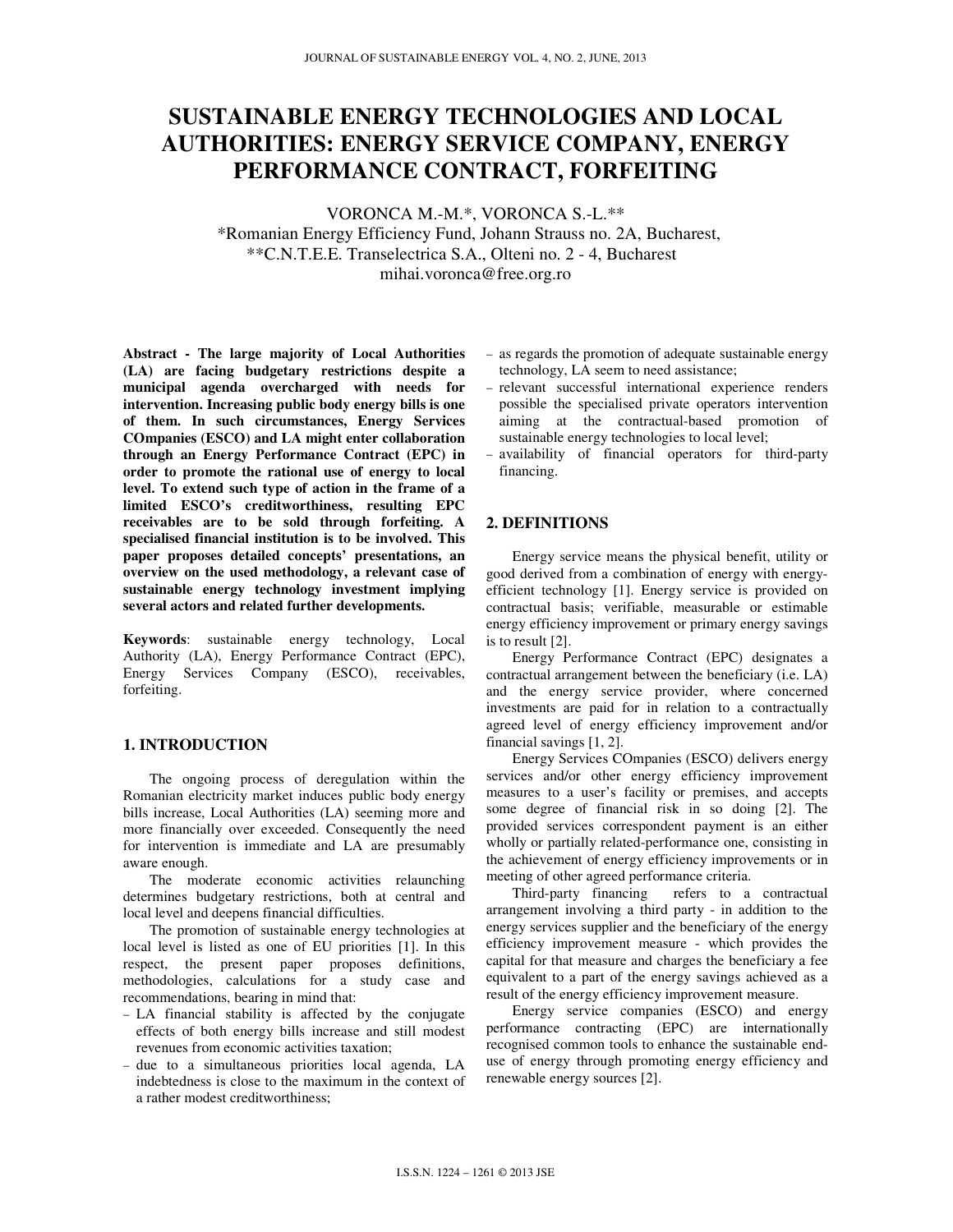ESCO and EPC help to overcome financial constraints to investments and pay off initial costs through the energy cost savings coming from the reduced energy demand. ESCO provide an opportunity to curb increasing energy demand and control  $CO<sub>2</sub>$ emissions while exploiting market benefits for customers by decreasing the energy costs of their clients and making profit for themselves [2].

# **3. METHODOLOGY**

#### **3.1. Subsequent Methods**

The relatively complex approach used for the elaboration of this paper requires a step-by-step overview. The following subsequent methods were considered:

- − determination of sustainable energy technology performance indicators using the cash-flow based net present value method [3, 4];
- − business origination by ESCO;
- − establishment of EPC terms and conditions for both LA and ESCO;
- − forfeiting origination by LA and ESCO with a specialised financial institution.

#### **3.2.Sustainable Energy Technology Performance Indicators**

The notations are a - discount rate, h - year of expenditure or earning; d - duration of erection works; D lifespan of investment;  $V_h$  - annual revenue in year h;  $C_h$ annual expenditure within year h,  $I_h$  - annual investment in year h [3, 4].

The first relevant indicator is the discounted cash flow  $CF<sub>h</sub>$  which depicts the annual situation of revenues and expenditures for every year from the interval 1, d+D:

$$
CF_{h} = \frac{[V_{h} - (I_{h} + C_{h})]}{(1+a)^{h}}, h = \overline{1, D + d}. \quad (1)
$$

The quicker this indicator becomes positive the more interesting is the implementation of sustainable energy technology for the present paper purpose.

The net present value NPV designates the net discounted revenues over the entire period of time 1, d+D [3, 4]. The relation is:

$$
NPV = \sum CF_h > 0, h = \overline{1, D + d}.
$$
 (2)

As this indicator is positive and gets greater values as the investment is of high priority.

The internal rate of return IRR indicates the economic strength of the further implementation of sustainable energy technology and designates that value of the discount rate for which the net present value NPV becomes null (NPV=0). As indicated in  $[3, 4]$ , the value of IRR can be analytically obtained using the relation (3):

$$
IRR = a_{\min} + (a_{\max} - a_{\min}) \frac{NPV_{+}}{NPV_{+} + |NPV_{-}|}, (3)
$$

or graphically [3, 4], as suggested in fig. 1.



#### **Fig. 1. Graphic determination of the internal rate of return**

(source: Malamatenios, Ch., Vezirigianni, G., Grepmeier, K., Renewable Energies & Energy Efficiency: training guidebook, NicVox Publishing House, ISNB (13) 978-

973-8489-37-0, Bucureşti, 2007).

The gross payback time GPT:

$$
\sum_{h=1}^{GPT} [V_h - (I_h + C_h)] = 0,
$$
\n(4)

designates the period after which, through the cash flow released by after investment commissioning, the total size of investment was entirely paid back [3, 4]. If the annual cash flows have uniform values, the gross payback time is to be determined with the relation:

$$
GPT = \frac{I}{V - C}.
$$
 (5)

The discounted payback time DPT [3,4], designates the period after which through the discounted cash flow released by investment operation, the total size of investment was entirely paid back. Additionally, a discounted cash flow determined based on the value of the discount rate can be obtained, too. The relation for the calculation of the discounted payback time is:

$$
\sum_{h=1}^{DPT} \frac{V_h - (I_h + C_h)}{(1 + a)^h} = 0.
$$
 (6)

If the annual cash flows have uniform values, the discounted payback time depends on GPT within the relation:

$$
DPT = -\frac{\ln(1 - GPT^*a)}{\ln(1 + a)}.
$$
 (7)

The determination of the discounted payback time is also based on the exact definition of the zero time moment, which is normally associated to the investment commissioning.

#### **3.3. Business Origination by ESCO**

In principle, ESCO might be a small or medium sized enterprise, capable to deliver energy services or other energy efficiency improvements measures. In line with the provisions of the Directive 2012/27/EU [1], when entering negotiations with LA as energy service provider,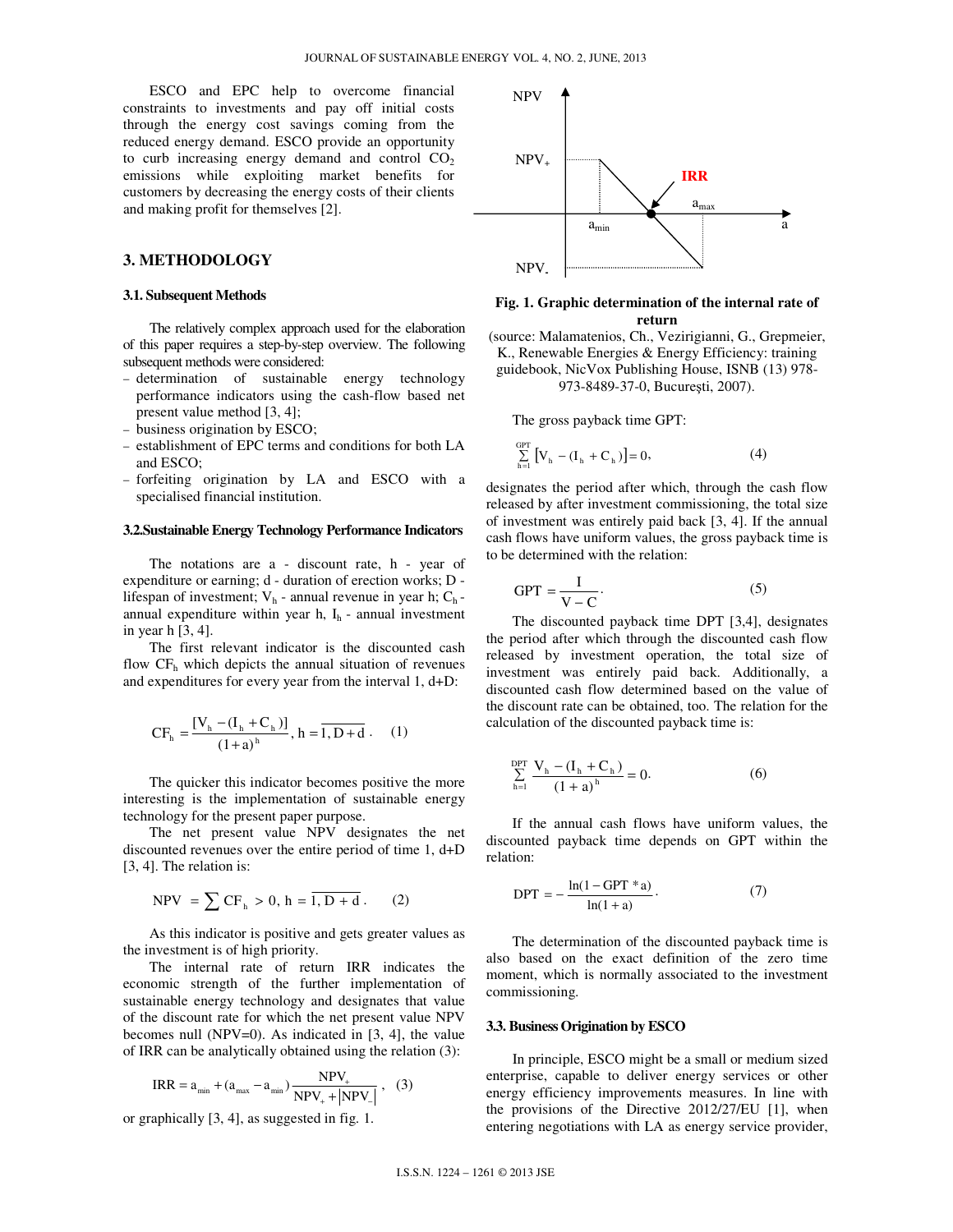ESCO should have the following professional profile to rely on:

- − expertise to obtain accurate information about LA existing energy consumption profile,
- − capabilities to identify and quantify cost-effective energy savings opportunities;
- − detailed knowledge on the promotion and implementation to LA of most favourable sustainable energy technology;
- − appropriate capacity for installation or equipment operation, maintenance and control;
- − adequacy for monitoring, verification, evaluation and reporting.



**Fig. 2. Energy Performance Contract between LA and ESCO**

(source: M.-M. Voronca-Coordinator, T. Constantinescu, M. Cruceru, A.M. Fodi, A. Marin and S.-L. Voronca, FINANŢAREA INVESTIŢIILOR ÎN EFICIENŢĂ ENERGETICĂ, Editura AGIR, Bucureşti, ISBN 973 - 720 - 200 - 0, 2008).

## **3.4. Establishment of EPC terms and conditions for both LA and ESCO**

As previously indicated, EPC connects LA and ESCO, the former as beneficiary of an energy service and the latter as service provider. Through EPC, concerned investments are paid for in relation to a contractually agreed level of financial savings coming from energy efficiency improvement [1, 2]. In fig. 2, basic information on how is constructed an EPC is emphasised.

To enter such contractual arrangement, ESCO is firstly required to determine the LA's initial amount of energy annually consumed (line 1-2). After choosing the most promising energy saving opportunity, ESCO assess the further amount of energy consumption (line 1"-2") and enter negotiations with LA in order to mutually establish the EPC virtual one (line 1'-2').

EPC stated that, for a commonly agreed period of time (between the investment commissioning d and by parties' negotiated EPC completion noted E in fig. 2), LA pays bills ESCO in accordance with EPC virtual energy consumption level (line 2'-3') and not with the further one (line 2"-3"). In such conditions, ESCO commits to provide performance guaranteed energy services against regular LA payments necessary to cover all required

investment costs.

## **3.5. Forfeiting origination by LA and ESCO with a specialised financial institution.**

ESCO capacity to perform EPC is often limited by the availability of long term capital to finance investments under such contractual arrangements.

The reason might be a moderate creditworthiness of ESCO just entering EPC business, and consequently, a modest appetite for borrowing, too. Such situations are usually encountered on an emerging ESCO EPC market, as it is the case of Romania.

To overcome such limitations, ESCO could explore various options, forfeiting being one of them.

Forfeiting is the term generally used to denote the purchase of obligations falling due at some future date, arising from goods and services, without recourse to any previous holder of the obligation [5].

Forfeiting is a financial transaction involving the purchase of EPC receivables. More precisely, within a period jointly agreed with LA after implementation noted F (fig. 3), ESCO could financially exit the contractual arrangement before EPC completion E, by selling EPC receivables to a specialised financial institution called Forfeiter.



#### **Fig. 3. Energy Performance Contract between LA, ESCO and Forfeiter**

In such financial transaction, ESCO commits to be paid within, for instance, a year from commissioning with a price covering all investment costs and a part of "up to the EPC end" profit (fig. 3), against the Forfeiter and LA who commit to perform and finish EPC with regular LA payments in the benefit of the Forfeiter.

After forfeiting, the same energy service is provided by ESCO to LA, which continues to pay accordingly, this time to the Forfeiter. ESCO obtains quicker than foreseen, against a smaller profit, the capital to enter new EPC business. The Forfeiter collects a margin as long as the price paid to ESCO is a discounted one.

Using for the forfeiting transaction the discount-toyield annually compounded method [5] to determine the payment amount due by the Forfeiter to ESCO for EPC receivables purchase, the following indicators' values are to be obtained: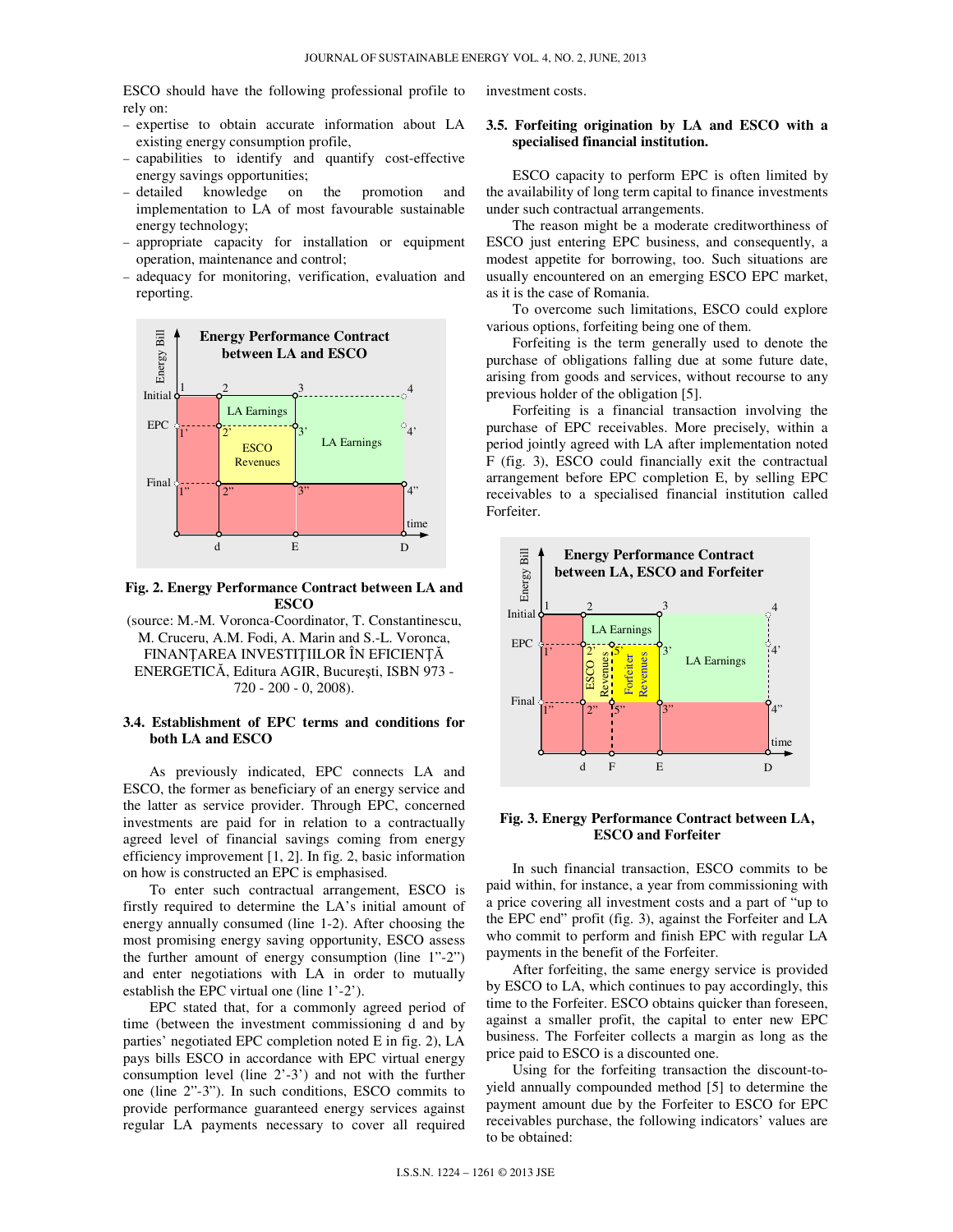- − n representing the total number of days between disbursement F and the EPC contract completion E; value adjustment for non-working days and value addition for grace days;
- − an representing the number of whole year periods calculated from N;
- − od representing the number of odd days within the remaining partial year period;
- − rh representing the Forfeiter's annual yield rate (Forfeiter's interest rate in % p.a.);
- − fh representing the Forfeiting Base Fee (% p.a.) obtained with formula (8):

$$
f_{h} = \left(\frac{360}{n} + r_{h}\right) * \left[1 - \frac{\left(1 + \frac{r_{h} * o_{d}}{360}\right)^{-1}}{\left(1 + \frac{r_{h} * 365}{360}\right)^{a_{n}}}\right]; (8)
$$

− t<sup>h</sup> representing the Forfeiting Tax (% p.a.) obtained with formula (9):

$$
t_h = f_h + m_h , \qquad (9)
$$

where  $m_h$  is the Forfeiting Margin (% p.a.); compared to FBF which is correlated to the Forfeiter's interest rate, FM has a negotiable value which indispensably quantifies the Forfeiter risk exposure [6, 7];

- − LO representing the value obtained by summing ESCO investment costs and "up to the EPC end" ESCO profit (fig. 3);
- − F<sub>D</sub> which designates the Forfeiting Discount, determined with formula (10):

$$
F_{D} = L_{o} * \frac{n}{360} * t_{h} ; \qquad (10)
$$

− PA which designates the payment amount due by Forfeiter to ESCO, determined with formula (12):

$$
\mathbf{P}_{\mathbf{A}} = \mathbf{L}_{\mathbf{O}} - \mathbf{F}_{\mathbf{D}}.\tag{12}
$$

Within the origination of forfeiting, a detailed identification and assessment of risk exposure is to be performed. Against LA and ESCO which shares a common exposure to technical risk, the Forfeiter is alone facing all other kind of risks.

As long as EPC terms and conditions foreseen ESCO obligations for technical risk treatment, the Forfeiter is on his own assuming the rest. And FM is taken it into consideration.

# **4. PROJECT HIGHLIGHTS**

#### **4.1. Presentation of business opportunity**

Among different interventions that LA may perform, the refurbishment of outdoor public lighting is one of them.

For the purpose of this paper, a real case of a small municipality operating a public outdoor system of 335 lighting sources is taken into consideration. The related inventory shows that from the total, 82 units are Norris lamps with rated power 400 W, 56 units are high-pressure nitrate vapours lamps with rated power 250 W, 67 units are high-pressure nitrate vapours lamps with rated power 150 W, 19 units are high-pressure nitrate vapours lamps with rated power 70 W, 95 units are incandescent lamps with rated power 100 W and 15 units are fluorescent lamps with rated power 36 W.



**Fig. 4. Structure of annual LA expenditures for outdoor public lighting system operation in year 2009 (source: http://free.org.ro)** 

The total installed capacity of the lighting system amounts to 80.1 kW<sub>e.</sub> The total annual energy consumption of the system was  $292.4 \text{ MW}$ <sub>e</sub>h/year, i.e. the equivalent of 31,136  $\epsilon$ /year (V.A.T. included). An annul lump sum of 8,918  $\epsilon$ /year (V.A.T. included), due to maintenance interventions is to be added. Fig. 4 shows the related shares from the total of annual expenditures for the system operation.



**Fig. 5. LED-technology outdoor public lighting system in Mociu, Cluj County (source: EnergoBit Schreder Lighting S.R.L.)** 

A simple observation of the situation is enough to get the conviction of an interesting business opportunity dealing with the public lighting system refurbishment. The investment is technically simple and financially acceptable, the implementation is rapid and the improvement of cash-flow comes immediately after.

#### **4.2. Sustainable energy technology performance indicators**

ESCO might easily face the previously mentioned business opportunity. Being aware of the best available technology in the field of lighting, ESCO would probably propose to LA the refurbishment of outdoor public lighting using LED-technology as it was the case of the first municipality in Romania, Mociu Local Council (fig. 5).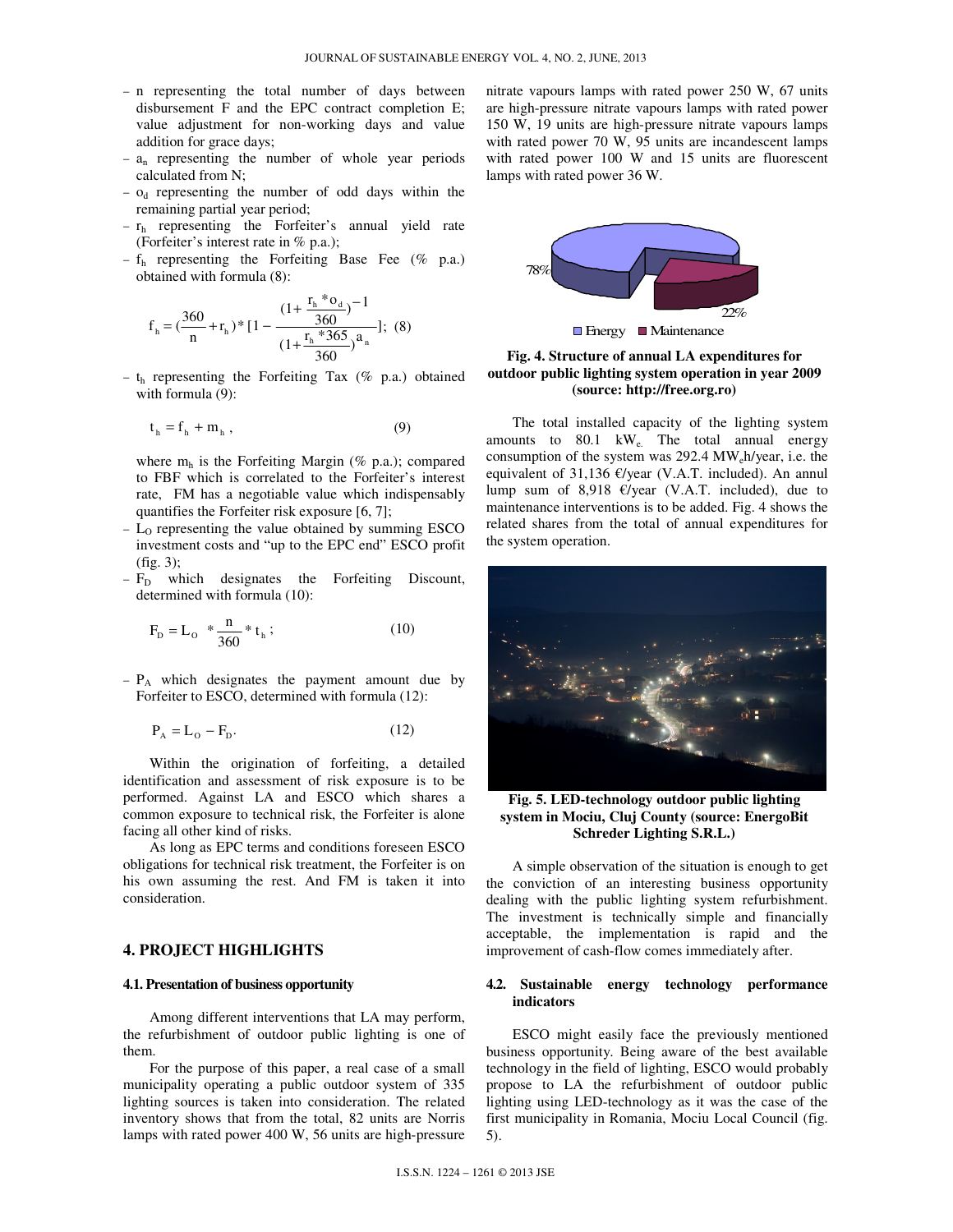Assuming that ESCO has opted to invest in LEDtechnology, it is reasonable enough to consider that the public outdoor system of 335 lighting sources will be equipped with 175 units LED-lamps with rated power 50 W and 160 units LED-lamps with rated power 30 W.



## **Fig. 6. Structure of annual LA expenditures for refurbished outdoor public lighting system operation (source: http://free.org.ro)**

The total installed capacity of the lighting system will amount to  $14.2 \text{ kW}$ . The total annual energy consumption of the system will be 51.9 MWeh/year, i.e. the equivalent of 5,306 €/year (V.A.T. included). An annual lump sum of 797  $\epsilon$ /year (V.A.T. included), due to maintenance interventions will be added.

The considered total investment size for the lighting system refurbishment is  $159,408 \text{ } \in$  (V.A.T. included). After project implementation, the financial benefits will amount to 33,951 €/year (V.A.T. included), without taking in consideration the favourable effect of electricity price increase. In order to determine the sustainable energy technology performance indicators values, the following simplified input data were considered as relevant [8]:

- $-$  the discount rate is a = 12%;
- − the duration of erection works is d = 2 months;
- − the lifetime of investment is D = 20 years;
- − the amount of net revenues is  $V_h$  = 33.951 thousands € a year; the amount of annual revenues is constant;
- $-$  the amount of annual expenditure is  $C_h = 0$ ;
- − the total investment size is  $I<sub>h</sub>$  = 159.408 thousands  $\epsilon$ ; for any other year h from the interval  $d, D + d$  is null.

Under such premises, a worksheet in MS Excel has been created. Output data are showed in Table 1.

| <b>Investment</b>                            | Year $h = 1$ , $D + d$ |             |           |          |          |              |  |  |
|----------------------------------------------|------------------------|-------------|-----------|----------|----------|--------------|--|--|
| Performance                                  | $d = 0$                | $h = 1$     | $h = 2$   | $h = 3$  | $h = 4$  | $h = 5$      |  |  |
| <b>Indicators</b>                            | k€                     | k€          | k€        | k€       | k€       | k€           |  |  |
| $\mathbf{I}_{\mathbf{h}}$                    | $-159.41$              | $\Omega$    | $\Omega$  | $\Omega$ | $\theta$ | $\Omega$     |  |  |
| $\overline{\mathbf{V}_{\mathbf{h}}}$         | 0                      | 33.951      | 33.951    | 33.951   | 33.951   | 33.951       |  |  |
| C <sub>h</sub>                               | 0                      | $\Omega$    | $\theta$  | $\Omega$ | $\Omega$ | $^{0}$       |  |  |
| $V_{h}$ – $(I_h + C_h)$                      |                        |             |           |          |          |              |  |  |
|                                              | $-159.41$              | 125.46      | $-91.51$  | $-57.55$ | $-23.60$ | 10.35        |  |  |
| $1/(1 + a)^h$                                | 1.00                   | 0.89        | 0.80      | 0.71     | 0.64     | 0.57         |  |  |
| CF <sub>h</sub>                              |                        |             |           |          |          |              |  |  |
|                                              | $-159.41$              | 129.09      | $-102.03$ | $-77.86$ | $-56.29$ | $-37.02$     |  |  |
| a                                            | 12                     | $\%$        |           |          |          |              |  |  |
| I <sub>h</sub>                               | $-159.41$              | $\Omega$    | $\Omega$  | $\Omega$ | $\Omega$ | $\mathbf{0}$ |  |  |
| $\overline{\mathbf{V}_{\mathbf{h}}}$         | 0                      | 33.951      | 33.951    | 33.951   | 33.951   | 33.951       |  |  |
| C <sub>h</sub>                               | $\Omega$               | $\Omega$    | 0         | $\Omega$ | $\Omega$ | $\mathbf{0}$ |  |  |
| $V_{h}$ - (I <sub>h</sub> + C <sub>h</sub> ) | $-159.41$              | 383.81      | 417.76    | 451.71   | 485.66   | 519.61       |  |  |
| $1/(1 + a)^h$                                | 1.00                   | 0.16        | 0.15      | 0.13     | 0.12     | 0.10         |  |  |
| CF <sub>h</sub>                              | $-159.41$              | 77.37       | 82.31     | 86.73    | 90.67    | 94.19        |  |  |
| a                                            | 12                     | $\%$        |           |          |          |              |  |  |
| <b>GPT</b>                                   | 4.7                    | years       |           |          |          |              |  |  |
| <b>DPT</b>                                   |                        | $7.3$ years |           |          |          |              |  |  |
| <b>NPV</b>                                   | 94.19 k€               |             |           |          |          |              |  |  |

#### **IRR** 21 % **4.3. Business Origination by ESCO**

After examining the LA existing energy consumption profile, ESCO has observed that for the operation and maintenance of the outdoor lighting system, an annual energy bill of 40,054  $\epsilon$ /year is to be allotted from the LA budget (fig. 7). Having identified the energy saving opportunity represented by the outdoor lighting system refurbishment (a gross payback of 4.7 years and an internal rate of return of 21%), ESCO will enter discussions with LA in order to propose the overall conditions for a further mutual collaboration:

- − the already identified energy saving potential;
- − further financial benefits from a 10% reduction with of LA annual energy bill  $(28,038 \text{ } \infty)$  over 7 years) by promotion of LED-technology lighting;
- − no financial pressure on LA budget as long as an off balance sheet investment is envisaged;
- − no responsibilities in lighting system installation, operation, maintenance and control;
- − a determined contractual arrangement time (ESCO exits after 7 years);
- − collection of entire financial benefits amounting to 441,363  $\epsilon$  (over 13 years) and free of charge installation property right transfer when ESCO exits.



**Fig. 7. Investment Financial Benefits shared between LA and ESCO through Energy Performance Contract** 

#### **4.4. Establishment of EPC terms and conditions for both LA and ESCO**

After both LA and ESCO committed to enter a contractual arrangement, all terms and conditions of collaboration under an Energy Performance Contract are to be established. The following provisions are relevant:

- − LA is the beneficiary of energy services;
- − LA is contracting from ESCO energy services for a period of 7 years long from investment commissioning;
- − ESCO guarantees a 10% discount from the annual energy bill corresponding to the existing LA public outdoor lighting system operation and maintenance;
- − based on the energy savings potential of investment, LA agrees to be awarded with 10% discount i.e. the equivalent of 4,005 €/year, from the annual energy bill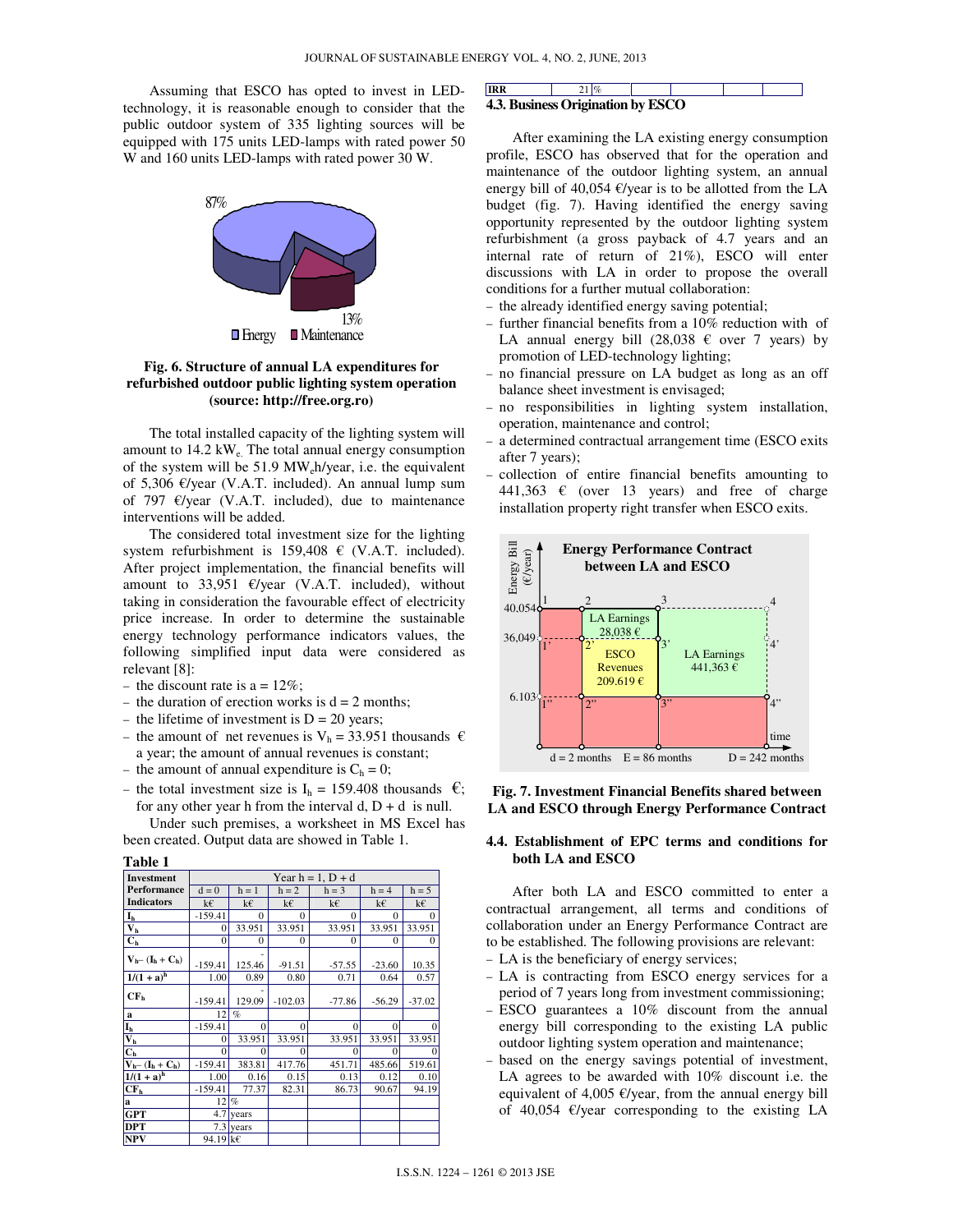public outdoor lighting system operation and maintenance;

- − ESCO is responsible for the refurbishment of the LA public outdoor lighting system; the considered total investment size amounting to 159,408  $\epsilon$ ;
- − ESCO is responsible for investment financing;
- − ESCO is responsible for "all-inclusive" operation and maintenance during entire investment lifespan;
- − LA agrees that ESCO sell and a third-party purchases the EPC receivables in case of an earlier ESCO exit from EPC contract;
- − in this last case, the third-party is responsible for covering "all-inclusive" maintenance and operation costs up to the EPC end.

#### **4.5. Forfeiting origination by LA and ESCO with a specialised financial institution**

Considering ESCO option to sell EPC receivables after 12 months from commissioning, it is worth nothing that only 29,946  $\epsilon$  from the total of 209,619  $\epsilon$  in 84 months are ESCO's revenues (fig. 8). In conclusion, the remaining amount of 179,673  $\epsilon$  will represent the Forfeiter's revenues in 72 months.



**Fig. 8. Energy Performance Contract between LA, ESCO and Forfeiter** 

As mentioned in chapter 3.5, the Forfeiter's payment should cover all investment costs and a part of "up to the EPC end" profit (fig. 3). Investments costs are referring to the total investment size and the debt service (principal and interest) of ESCO up to F.

In chapter 4.2 the total investment size for the lighting system refurbishment was indicated to be 159,408  $\in$  (V.A.T. included). As ESCO's own financial participation is 20% (normally required by any lender), it might be assumed that the difference of 127,526  $\epsilon$  would be a bank loan.

## **4.5.1. Determination of ESCO's "up to the EPC end" profit**

The "up to the EPC end" profit is obtained for EPC complete execution. An overview of annual revenues and expenditures is presented in Table 2.

To complete the financing scheme, it might be presumed ESCO will borrow the amount of 127,526  $\epsilon$ under the following conditions:

− interest rate of 4.5% p.a.;

- − loan reimbursement in 7 years; no grace period;
- − quarterly based payments of principal and interest. **Table 2**

| <b>ESCO</b>               | Year $h = d$ . E |           |           |            |  |  |
|---------------------------|------------------|-----------|-----------|------------|--|--|
| <b>Revenues and</b>       | $h = 1$          | $h = 2$   | $h = 3$   | $h = 4$    |  |  |
| <b>Expenditures</b>       | k€               | k€        | k€        | k€         |  |  |
| <b>LA Annual Payments</b> | 36.049           | 36.049    | 36.049    | 36.049     |  |  |
| Debt Service              | $-18.218$        | $-18.218$ | $-18.218$ | $-18.218$  |  |  |
| Lending Cost              | $-5.460$         | $-4.622$  | $-3.812$  | $-2.978$   |  |  |
| Energy Bill               | $-5.306$         | $-5.306$  | $-5.306$  | $-5.306$   |  |  |
| Maintenance               | $-797$           | $-797$    | $-797$    | $-797$     |  |  |
| 20% Own Contribution      | $-31.882$        | $\theta$  | $\theta$  | 0          |  |  |
| <b>EBIT</b>               | $-25.614$        | 7.105     | 7.916     | 8.750      |  |  |
| <b>LA Annual Payments</b> | 36.049           | 36.049    | 36.049    | 252.340    |  |  |
| Debt Service              | $-18.218$        | $-18.218$ | $-18.218$ | $-127.526$ |  |  |
| Lending Cost              | $-2.156$         | $-1.334$  | $-514$    | $-20.876$  |  |  |
| Energy Bill               | $-5.306$         | $-5.306$  | $-5.306$  | $-37.142$  |  |  |
| Maintenance               | $-797$           | $-797$    | $-797$    | -5.579     |  |  |
| 20% Own Contribution      | $\Omega$         | $\theta$  | $\Omega$  | $-31.882$  |  |  |
| <b>EBIT</b>               | 9.572            | 10.394    | 11.213    | 29.335     |  |  |

ESCO will reimburse the 7-year loan of  $127,526 \in \mathbb{N}$ 28 equal quarterly payments of 4,555  $\epsilon$  each, and will pay a lending cost over 7 years of 20,876  $\epsilon$ . The EPC revenues would amount to  $252,340 \in$  (annual energy bills of 36,049  $\epsilon$  paid by LA to ESCO over 7 years). Apart debt service and lending cost, other expenditures that might occur after the investment implementation are the LA annual energy bills, the maintenance costs and the ESCO own contribution of 20% to close the financing scheme.

In conclusion, in the case of EPC complete execution, the ESCO's "up to the EPC end" profit that would be obtained amounts to 29,335  $\epsilon$ .

# **4.5.2. Determination of the payment amount due by the Forfeiter to ESCO for EPC receivables purchase**

Taking into account that forfeiting will occur at the time F=14 months (fig. 8), the amount of  $127,526 \text{ } \in \text{ is to }$ be borrowed by ESCO under the new conditions:

- − interest rate of 4.5% p.a.;
- − loan reimbursement in one year; no grace period;
- − quarterly based payments of principal and interest.

ESCO will reimburse the one-year loan in 4 equal quarterly payments of  $4,555 \in \mathbb{R}$  and the final payment of 109,308  $\epsilon$  to time F and will pay a lending cost over one year of 5,460  $\epsilon$ .

To determine the payment amount due by the Forfeiter to ESCO for EPC receivables purchase, the discount-to-yield annually compounded method [5], is used for. The determination of values associated to the indicators n,  $a_n$  and  $o_d$  from chapter 3.5. is below presented:

$$
n = E - F = 2,590 - 362 = 2,168 \text{ days} ; (13)
$$

$$
a_n = Int(\frac{n}{365}) = Int(\frac{2,168}{365}) = 5 \text{ years}; \quad (14)
$$
  
\n
$$
o_d = Integer(\frac{n - a_n * 365}{2} + 1) =
$$
  
\n
$$
= Integer(\frac{2,168 - 5 * 365}{2} + 1) = 172
$$

Forfeiting means one's own internal costs and  $r<sub>h</sub>$ represents the Forfeiter's annual yield rate (Forfeiter's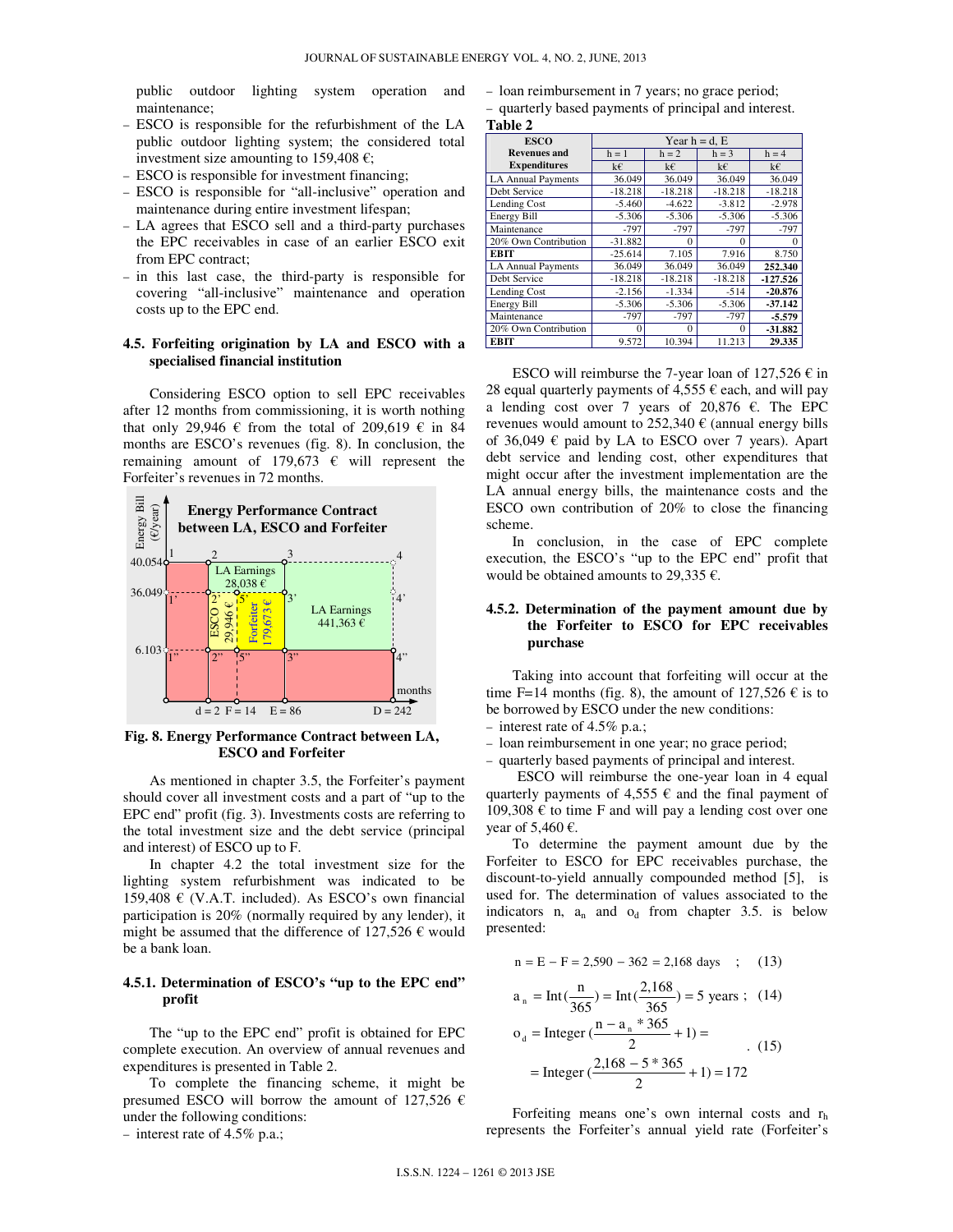interest rate in % p.a.), accordingly. For this present paper the used value is:

$$
r_h = 3.47\% \text{ p.a.}
$$
 (16)

Introducing the values of the indicators  $n$ ,  $a_n$ ,  $o_d$  and  $r<sub>h</sub>$  in formula (8),  $f<sub>h</sub>$  gets the value:

$$
f_h = \left(\frac{360}{2,168} + \frac{3.47}{100}\right) * [1 - \frac{\left(1 + \frac{3.47}{100} * \frac{172}{360}\right)^{-1}}{\left(1 + \frac{3.47}{100} * \frac{365}{360}\right)^{5}}] =
$$
  
=  $(0.20075) * [1 - \frac{1.01658}{(1.03518)^{5}}] = 3,46\%$  (17)

Considering the Forfeiter's risk exposure assessment [6, 7], materialised through a Forfeiting Margin (% p.a.) with the value:

$$
m_h = 1.3 \% p.a. \t\t(18)
$$

the resulting Forfeiting Tax  $(\%$  p.a.) gets the value:

$$
t_h = f_h + m_h = 3.46\% + 1.3\% = 4.76\% \cdot (19)
$$

Bearing in mind that  $L_0$  represents the sum of ESCO investment costs (which includes the total investment size and the lending cost over one year) and "up to the EPC end" ESCO profit:

$$
L_0 = 159,408 \ \epsilon + 5,460 \ \epsilon + 29,335 \ \epsilon = 194,203 \ \epsilon,
$$

the Forfeiting Discount from formula (10) is:

$$
FD = 194,203 * \frac{2,168 * 4.77}{360 * 100} = 55,701 \text{ € } (20)
$$

Finally, the payment amount the Forfeiter owes to ESCO from formula (12) is:

$$
P_A = 194,203 \ \epsilon - 55,701 \ \epsilon = 138,502 \ \epsilon \ . \tag{21}
$$

Table 3 depicts the financial situation for forfeiting.

#### **Table 3**

| <b>ESCO</b>               | Year $h = d$ , E |            |          |           |  |  |
|---------------------------|------------------|------------|----------|-----------|--|--|
| <b>Revenues</b> and       | $h = 1$          | $h = 2$    | $h = 3$  | $h = 4$   |  |  |
| <b>Expenditures</b>       | k€               | k€         | k€       | k€        |  |  |
| <b>LA Annual Payments</b> | 29.946           | $\Omega$   | $\theta$ | 0         |  |  |
| Forfeiting P <sub>A</sub> | 0                | 138.502    | $\theta$ | 0         |  |  |
| Maintenance               | U                | 797        | 797      | 797       |  |  |
| Debt Service              | $-18.218$        | $-109.308$ | 0        |           |  |  |
| Lending Cost              | $-5.460$         | 0          | 0        | 0         |  |  |
| 20% Own Contribution      | $-31.882$        | $\Omega$   | $\theta$ |           |  |  |
| <b>EBIT</b>               | $-25.614$        | 29.991     | 797      | 797       |  |  |
| <b>LA Annual Payments</b> | U                | $\Omega$   | 0        | 29.946    |  |  |
| Forfeiting $P_A$          | U                | $\Omega$   | $\Omega$ | 138.502   |  |  |
| Maintenance               | 797              | 797        | 797      | 4.782     |  |  |
| Debt Service              | 0                | $\Omega$   | 0        | 127.526   |  |  |
| Lending Cost              | $\Omega$         | $\theta$   | $\theta$ | $-5.460$  |  |  |
| 20% Own Contribution      | $\Omega$         | $\Omega$   | $\Omega$ | $-31.882$ |  |  |
| <b>EBIT</b>               | 797              | 797        | 797      | 8.362     |  |  |

In conclusion, in the case of forfeiting, the ESCO's profit that would be obtained amounts to 8,362  $\epsilon$ , of which 4,377  $\epsilon$  within year 2 and 3,985  $\epsilon$ , during the next 5 years.

## **5. RESULTS AND DISCUSSIONS**

By comparing the results form Table 2 to those in Table 3 it is easy to notice that in the case of forfeiting, ESCO gets profit quicker than without forfeiting. But the price paid is the Forfeiting Discount.

The distribution of EPC revenues amounting to 252,340  $\epsilon$  (annual energy bills of 36,049  $\epsilon$  paid by LA over 7 years) is presented in fig. 9. As expected, the total investment size share is the largest one (63%). The 7-year energy bill balances the financing costs (15% each) and the earnings share is 7% (both for ESCO and Forfeiter profits).





■ Investment ■ Bank & Forfeiter Costs ■ Energy ■ Maintenance ■ Barnings

#### **Fig. 9. Distribution of revenues for a 7-year Energy Performance Contract Cash - Flow Projection with Forfeiting**

With regard to the amount of  $8,362 \in \mathbb{C}$  representing the ESCO profit, at the forfeiting moment, all revenues from maintenance could be collected, if the Forfeiter agrees so. Compared to the initial capital of 31,882  $\epsilon$  invested by ESCO, the financial efficiency over one year gets a remarkable value of 26%.

The Forfeiter's profit amounts to 8,436  $\epsilon$ . As its own initial capital put into business was  $138,502 \text{ } \infty$ , the financial efficiency over 6 years is 6%. But observing the Forfeiter's capital cost of 32,735  $\epsilon$  which might be considered as revenues too, the financial efficiency over 6 years rises up to 30%.



**Fig. 10. 7-year Energy Performance Contract Cash - Flow Projection without and with Forfeiting** 

LA pay smaller energy bills by  $28,038 \text{ } \in \text{ } 7$  years and by 441,363  $\epsilon$  over the lifespan of investment.

In fig. 10, the EPC cash-flow projection for two situations was considered: (i) a unique EPC without forfeiting and (ii) five EPCs with forfeiting, all